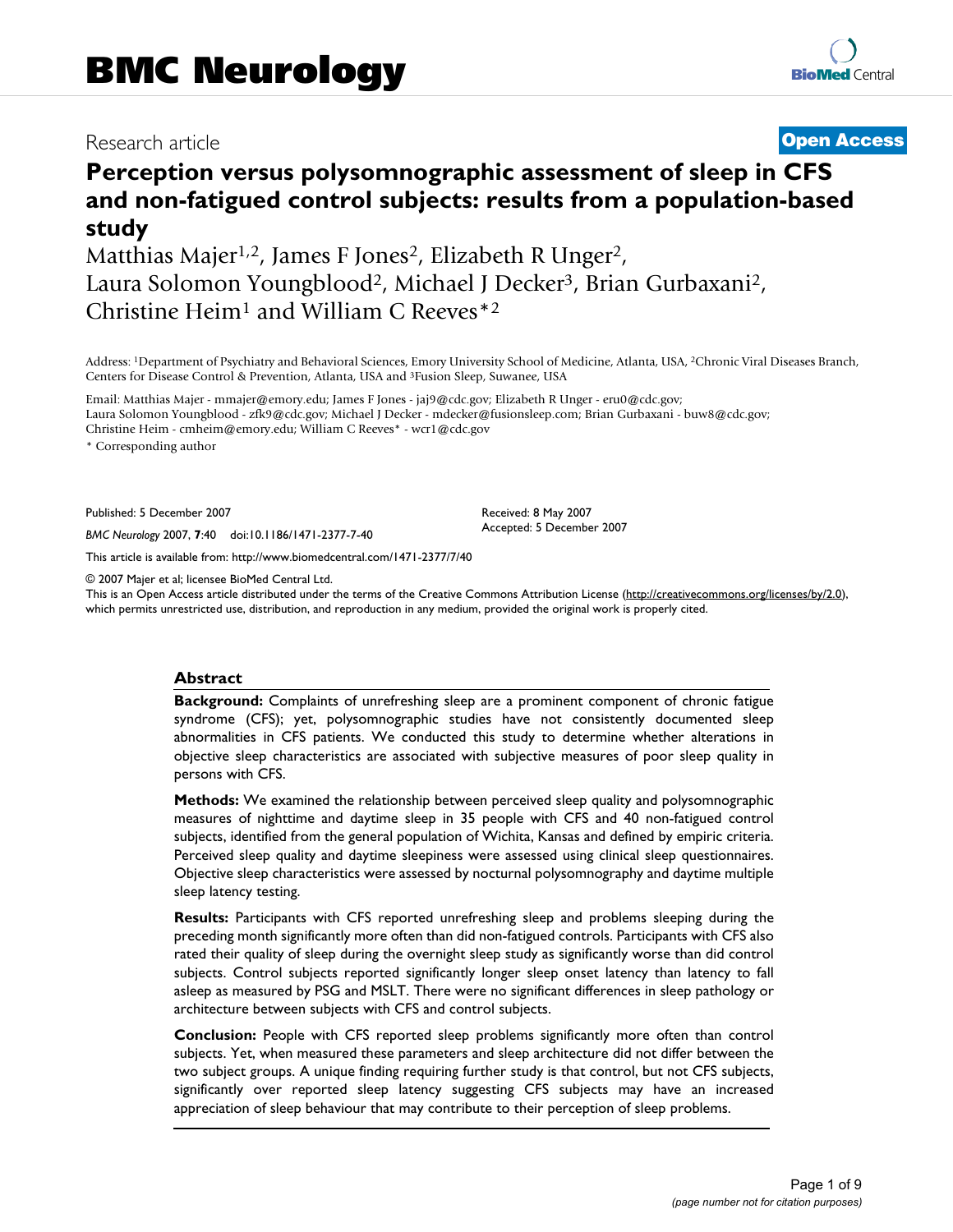# **Background**

Chronic fatigue syndrome (CFS) is a complex illness defined by unexplained persistent or relapsing fatigue for ≥ 6 months that is not attributable to exertion and is not improved by rest. The fatigue must be accompanied by at least 4 of 8 defining symptoms (significant worsening of fatigue following exertion, unrefreshing sleep, impaired memory or concentration, muscle pain, joint pain, headache, tender cervical or axillary nodes, and sore throat) and the illness must cause substantial functional impairment [1]. Nearly all individuals with CFS report unrefreshing sleep at the time of diagnosis [2-6] and selfreported sleep problems distinguish CFS cases from matched non-fatigued control subjects [7]. In addition, complaints of non-refreshing sleep and difficulty getting to sleep or staying asleep remain common (decreasing from 95.4% to 79.2% and 81.4% to 75%, respectively, when CFS subjects are studied at 3 yearly time points after diagnosis [8]. These complaints and their duration satisfy the definition for chronic insomnia as defined in an NIH Consensus Science Statement [9]. However, while sleep complaints are a prominent component of CFS, major primary sleep disorders (narcolepsy and sleep apnea) are exclusionary medical conditions that preclude the research case definition of CFS [1,10].

Further, polysomnographic studies have not consistently documented sleep abnormalities in people with CFS [11,12]. These observations raise the possibility that people with CFS perceive the quality of their sleep differently from well individuals; i.e., the prominence of selfreported sleep difficulties in CFS may reflect a heightened awareness of altered sleep physiology. Altered self-perception (sensitivity to internal signals) has been suggested to play a role in CFS [13], but few studies have explored the relationship between self-reported sleep quality and objective polysomnographic sleep parameters in persons with CFS. Fossey et al., 2004, contrasted sleep parameters obtained by polysomnography and sleep diaries, medical diagnoses, and results of structured interview and selfreport measures between clinic-based subjects with CFS or narcolepsy, and those with no medical or psychiatric diagnoses. Their analyses, which included CFS subjects with sleep disorders identified by PSG and presence of insomnia, described the typical symptom and impairment profiles of the syndrome in CFS patients [14]. A study of twins discordant for CFS found that those with CFS were significantly more likely to report insomnia and daytime sleepiness than their healthy siblings yet night time polysomnographic measurements and multiple sleep latency test (MSLT) did not differ between the groups. This led the authors to speculate that twins with CFS suffered from sleep-state misperception insomnia according to the 1990 International Classification of Sleep Disorders [14-16]. The term sleep-state misperception insomnia has

been replaced by the term paradoxical insomnia, which describes paradoxical relationships between objective and subjective sleep assessments in such patients according to the 2005 coding manual [17,18].

In the present study, we evaluated the relationship between subjective and objective measures of sleep alterations in persons with CFS and non-fatigued controls. As detailed previously [12], we conducted overnight polysomnographic studies and daytime multiple sleep latency evaluation of 43 individuals with CFS and 43 nonfatigued controls. The study also included measures of participants' long term and short-term subjective reports of sleep quality. The following questions were addressed: 1) Are subjective sleep problems characteristic of CFS? 2) Is there objective evidence of abnormalities of sleep in CFS as defined by polysomnography? And, 3) Are there associations between subjective sleep problems and objective sleep abnormalities in persons with CFS? To avoid referral bias, a major limitation of studies that recruit CFS subjects from specialty clinics, we enrolled persons with CFS and non-fatigued controls identified from the general population of Wichita, Kansas [19,20]. We also employed standardized criteria to define CFS and controlled for the use of medications known to affect sleep.

# **Methods**

# *Participants*

This study adhered to U.S. Department of Health and Human Services human experimentation guidelines and received Institutional Review Board approval from the CDC and collaborating institutions. All participants gave informed consent.

Between January and July 2003, we conducted a 2-day inhospital study of adults identified with CFS from the general population of Wichita [19]. The in-hospital study enrolled people who participated in the 1997 through 2000 Wichita Population-Based CFS Surveillance Study [20]. The primary objective of the Surveillance Study was to estimate the baseline prevalence and 1-year incidence of CFS in Wichita, Kansas. Participants in the in-hospital study were fatigued adults with medically/psychiatrically unexplained chronic fatigue identified during the surveillance study. Fifty-eight participants had been diagnosed at least once with CFS and 59 had unexplained chronic fatigue that was not CFS. Controls were randomly selected from the cohort who participated throughout surveillance, who did not have medical or psychiatric exclusions, and who had not reported fatigue of at least 1-month duration; they were matched to CFS cases on sex, age, race/ethnicity, and body mass index. Upon admission to this study, subjects were re-evaluated for CFS symptoms and exclusionary medical and psychiatric conditions (dis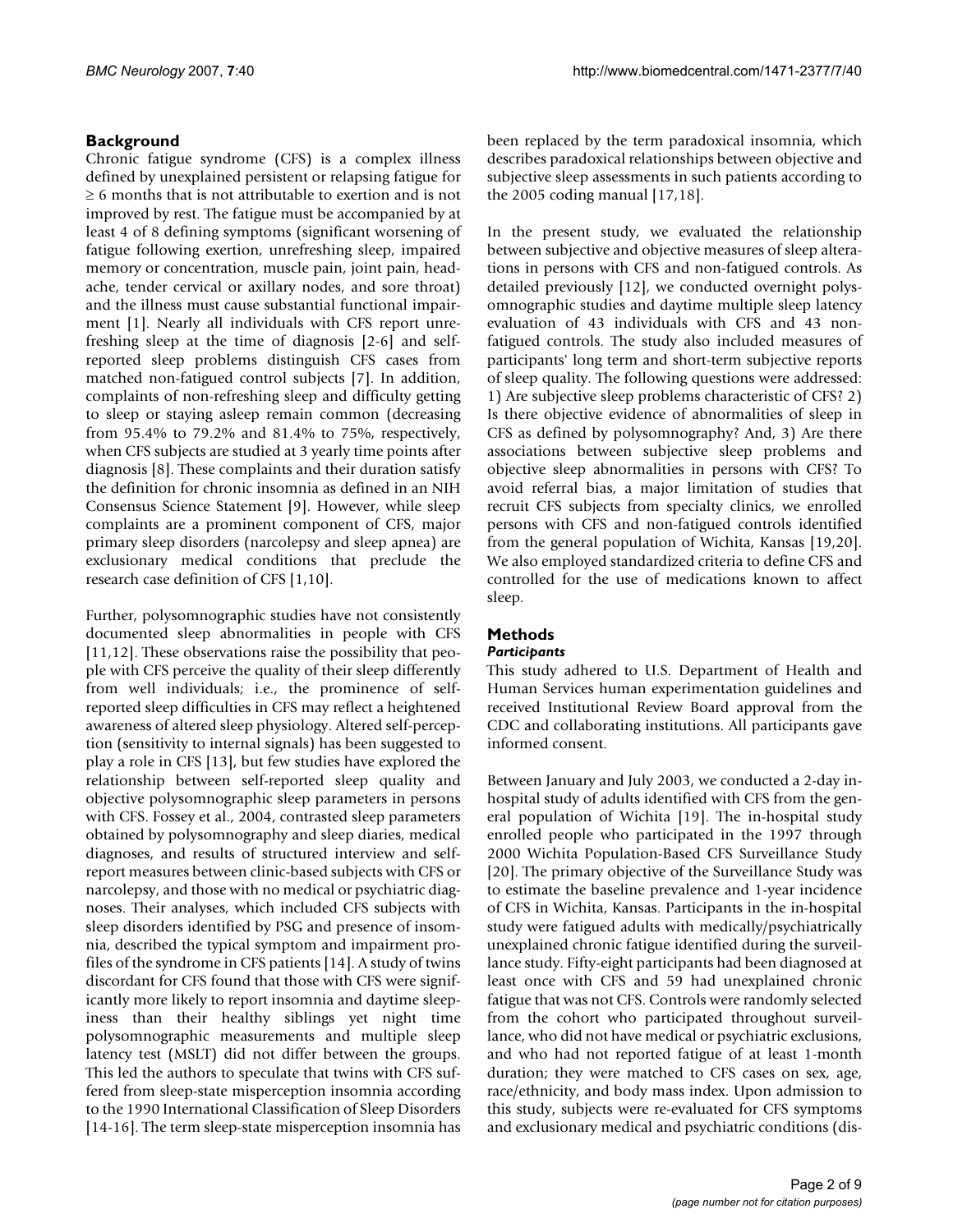cussed below). The 43 who, at the time of the in-hospital study, met 1994 criteria for CFS (discussed below) comprise the cases in this report. Control subjects were 43 individuals who had never reported fatigue during the surveillance study, who were not fatigued at the time of entry into this in-hospital study and who had no exclusionary medical or psychiatric condition identified at the time of the study (following section). Because current classification of CFS was not completely in accord with recruitment classification, strict matching was not maintained, though cases and controls were demographically comparable. Thirty-six (84%) of the 43 with CFS and 38 (88%) of the 43 controls were women; most (40 CFS and 42 controls) were white; their mean ages were 50.6 and 50.3 years, respectively; and body mass index was 29.4 and 29.3, respectively.

#### *Assessment and classification of CFS*

We classified participants as having CFS at the time of the study based on the empirical application [19] of the 1994 CFS research case definition [1]. We used the Multidimensional Fatigue Inventory (MFI) [21] to evaluate fatigue status; we measured functional impairment with the Medical Outcomes Survey short form-36 (SF-36) [22]; and, we used the CDC Symptom Inventory [23] to assess frequency and severity of the 8 CFS defining symptoms. We defined severe fatigue as  $\geq$  medians of the MFI general fatigue ( $\geq$  13) or reduced activity ( $\geq$  10) scales. We defined substantial functional impairment as scores lower than the 25th percentile of published US population on the physical function ( $\leq$  70), or role physical ( $\leq$  50), or social function ( $\leq$  75), or role emotional ( $\leq$  66.7) subscales of the SF-36. Finally, subjects reporting  $\geq 4$  symptoms and scoring  $\geq$  25 on the Symptom Inventory Case Definition Subscale were considered to have substantial accompanying symptoms.

To assess whether medical conditions exclusionary for CFS (including untreated hypothyroidism, sleep apnea, or narcolepsy) had developed since the surveillance study, participants provided a standardized past medical history and a listing of current medications, underwent a standardized physical examination, and provided blood and urine for routine analysis. Medications that affect sleep were considered 'sleep medications' for the purpose of analysis and include: *primary hypnotics* (zolpidem, temazepam), *narcotic analgesics* (e.g., hydrocodone, oxycodone, propoxyphene), *anti-depressants* (e.g., citalopram, amitriptyline, imipramine, escitalopram, bupropion, venlafaxine, sertraline, paroxetine, fluoxetine), *anti-anxiety* (alprazolam), *anti-histamines* (e.g., diphenhydramine, chlorpheneramine, promethazine), *decongestants* (e.g., pseudoephedrine, guaifenesin), *anti-convulsants* (e.g., topiramate, clonazepam), *anti-sleep phase disorder* (melatonin), *blood pressure controlling* (e.g., clonidine, midodrine), *anti-psychotics* (e.g., quetiapine, ziprasidone), *stimulants* (e.g., methylphenidate, modafinil), *peristaltic stimulants* (metoclopramide), and *muscle relaxants* (cyclobenzaprine).

To identify psychiatric conditions exclusionary for CFS (current melancholic depression, current and lifetime bipolar disorder or psychosis, substance abuse within 2 years and eating disorders within 5 years), licensed and specifically trained psychiatric interviewers administered the Diagnostic Interview Schedule for Axis I psychiatric disorders.

We classified participants meeting the 3 criteria (MFI, SF-36, and Symptom Inventory) for CFS and in whom no exclusionary medical (including sleep) or psychiatric conditions were identified as having CFS. Participants whose scores were in the normal range on all of the above mentioned instruments and who had no exclusionary medical or psychiatric conditions identified were classified as nonfatigued. Persons with exclusionary medical or psychiatric conditions were not included in the analysis.

#### *Objective measures of sleep alterations*

Sleep studies were conducted in a 4-bed clinical research unit at Wesley Medical Center, Wichita, Kansas [12]. These sleep studies consisted of polysomnography on night #1, Multiple Sleep Latency Tests (MSLT) during the following day, and repeat polysomnography on night #2. Patients were asked to arrive 3 hours before their typical bedtime on night #1 to allow adequate time for electrode application and standard bio-calibrations. "Lights out" and "Lights on" time were 22:00 and 7:00, respectively. MSLT began at 11:00 the following morning and consisted of three additional naps at 13:00, 15:00, and 17:00.

Daytime sleepiness was measured with the MSLT, which has demonstrated objective sensitivity to the effects of sleep deprivation, sleep fragmentation, sleep restriction, insufficient sleep hypersomnia, and in disease states such as sleep apnea and narcolepsy [24,25]. Multiple sleep latency tests were performed and scored according to standard guidelines [26,27] with the exception that four naps were recorded. The mean sleep latency on the MSLT was defined as the mean time from lights out to the first 30-second epoch scored as sleep. A sleep onset REM was defined as one or more epochs of REM sleep occurring within 15 minutes of the first epoch scored as sleep. We considered a mean sleep latency <5 min as pathological sleepiness, scores between 5–10 min as a degree of daytime sleepiness (borderline abnormal), and scores of 10–20 min as normal and a lack of daytime sleepiness. Because mean values on the MSLT may adversely be affected by a spurious sleep latency on a single nap opportunity [28] possibly due to what might be perceived as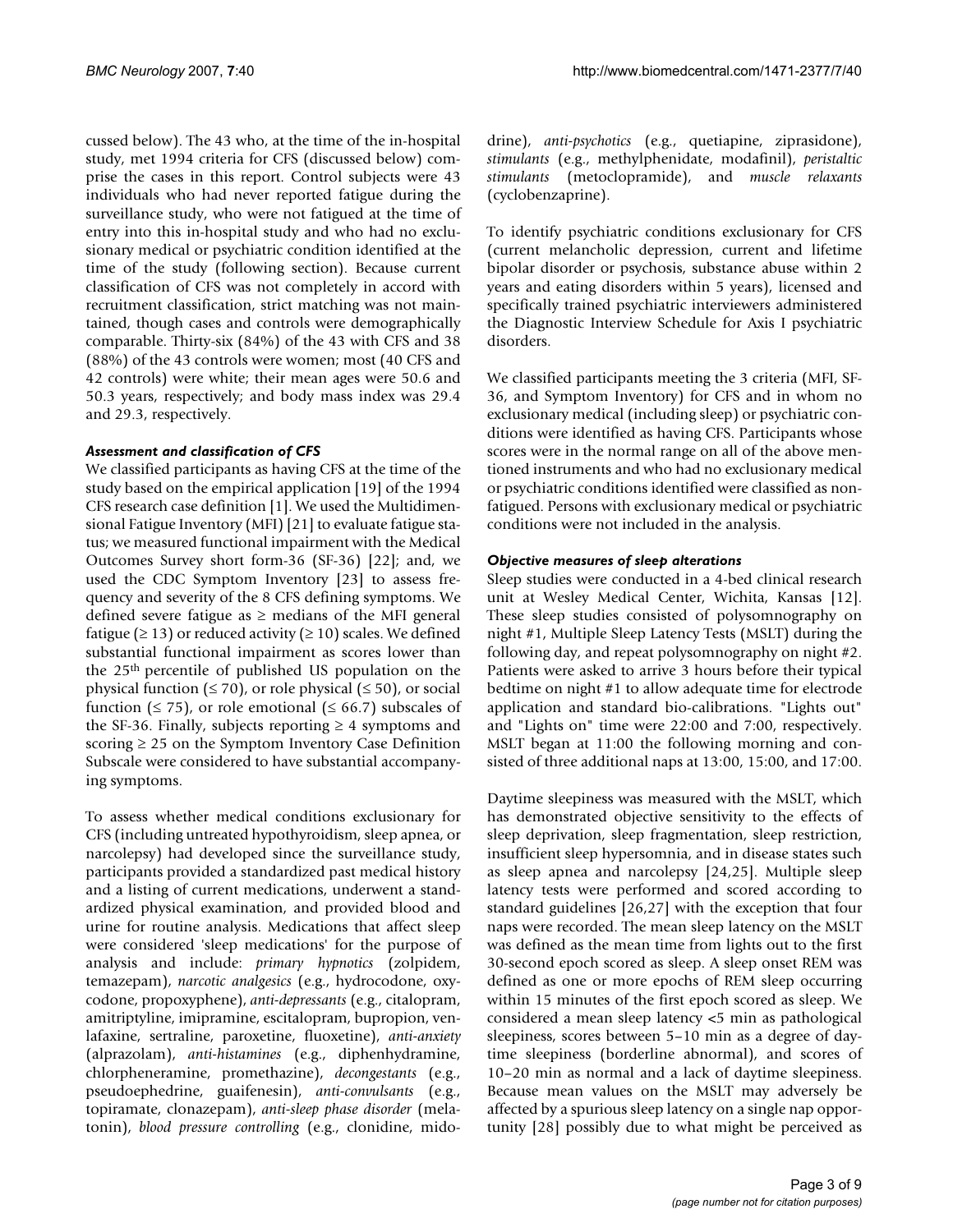stressful inter-nap activities [29], median values were also computed for each subject.

Measures of sleep architecture and diagnoses of primary sleep disorders were based upon data from MSLT and the second nocturnal polysomnography (to allow for sleeplab habituation). Clinical outcomes of polysomnographic assessment and MSLT included obstructive sleep apnea, periodic limb movements, narcolepsy, insufficient sleep syndrome, primary/secondary insomnia, delayed sleep phase syndrome, bruxism, central sleep apnea, and upper airway resistance syndrome.

The polysomnographic outcome variables used in our analyses included: *total sleep time* (TST) (in min), *sleep efficiency* (% of time spent in bed asleep), *the percentage of TST spent in non-REM (NREM) and REM sleep, latency to sleep onset* (in min) to three consecutive epochs of sleep, and *REM latency*, defined as the time between the first epoch of any stage of sleep and the first epoch of REM-sleep. *Brief arousals* were scored following criteria set forth by the American Academy of Sleep Medicine, and the *number of arousals* expressed as a rate per hour of sleep adjusted for TST. *Periodic leg movements* both with and without accompanying arousals, were scored according to conventional criteria [30], and expressed as an index of the rate of leg movements per hour of sleep, and a separately derived index of those accompanied by an American Academy of Sleep Medicine -defined arousal [31]. We further recorded *alpha intrusion*, which was noted in review of 30-second segments.

Polysomnography data were scored by an Emory University registered polysomnology technologist and interpreted by an Emory University Department of Neurology American Board of Sleep Medicine certified physician [12].

# *Assessment of subjective sleep quality and sleepiness*

During the afternoon of their arrival at the hospital, subjects completed a self-administered questionnaire that explored themes and beliefs regarding sleep. The first two sleep specific questions, taken from the CDC Symptom Inventory [23], queried frequency and intensity of unrefreshing sleep and problems sleeping during the past month. A score of 0 reflected no difficulty with unrefreshing sleep or no problems sleeping and the maximum score of 16 indicated the problem had occurred all the time and was severe [see [23]]. The remaining 24 items of this questionnaire came from the Epworth Sleepiness Scale [32], which evaluates levels of excessive daytime sleepiness, and from the Toronto Sleep Assessment Questionnaire (SAQ©) [33], which measures self-reported sleep quality.

Subjects completed four questionnaires (the Nap Booklets) after each nap on day 1, which assessed latency to fall asleep during each nap. Subjects also completed two questionnaires (the Sleep Booklets) the morning after each overnight study, which evaluated 1) perceived sleep quality the night before on a visual analogue scale from 'Best possible sleep' (equals 0) to 'Worst possible sleep' (equals 140); 2) latency to fall asleep (in min); and 3) total sleep time (in min).

#### *Statistical analysis*

Differences in categorical demographic data between CFS cases and non-fatigued controls were evaluated by Chi-Square or Fisher's exact test and continuous variables were compared by the *t*-test. Chi-Square test was also used for comparison CFS cases and non-fatigued controls in sleep study alterations. We used standard logistic regression analysis to regress CDC Symptom Inventory scores (unrefreshing sleep, problems sleeping) as well as Sleep Booklet scores (latency to fall asleep, total sleep time, sleep quality) and sleep medication use (yes/no) on case status (CFS/non-fatigued). Data from all participants was evaluated by logistic regression; in addition the subgroup of subjects with no alterations noted in sleep studies (normal sleep) were evaluated separately.

A two factor analysis of variance (ANOVA) using a general linear model was employed to measure the association between cases status and medication use (yes/no) with polysomnographic variables. Log transformed values of polysomnographic variables were used when necessary to satisfy the assumption of normally distributed outcomes. Mean values for each polysomnographic variable were adjusted for medication use by utilizing the least squares method.

Paired samples *t*-tests were used to compare 1) mean sleep latency, as measured by the MSLT, and mean sleep latency, as evaluated by the Nap Booklets and 2) latency to fall asleep and total sleep time as measured by nocturnal polysomnography with latency to fall asleep and total sleep time as measured by the Sleep Booklets. Comparisons were done separately for the group of subjects with CFS and for the non-fatigued controls. P-values for the paired *t*-tests were adjusted for multiple comparisons using both a Bonferroni correction and by computing a false discovery rate [34].

Sleep questionnaire data from the  $SAQ<sup>°</sup>$  and the Epworth sleepiness scale were z-transformed for multivariate analyses. We used Principal Component Analysis (PCA) [35] with varimax rotation to evaluate which constellation of sleep symptoms represented the majority of the variance in sleep symptoms. Two-factor ANOVA was applied for comparison of factorial scores of sleep questionnaire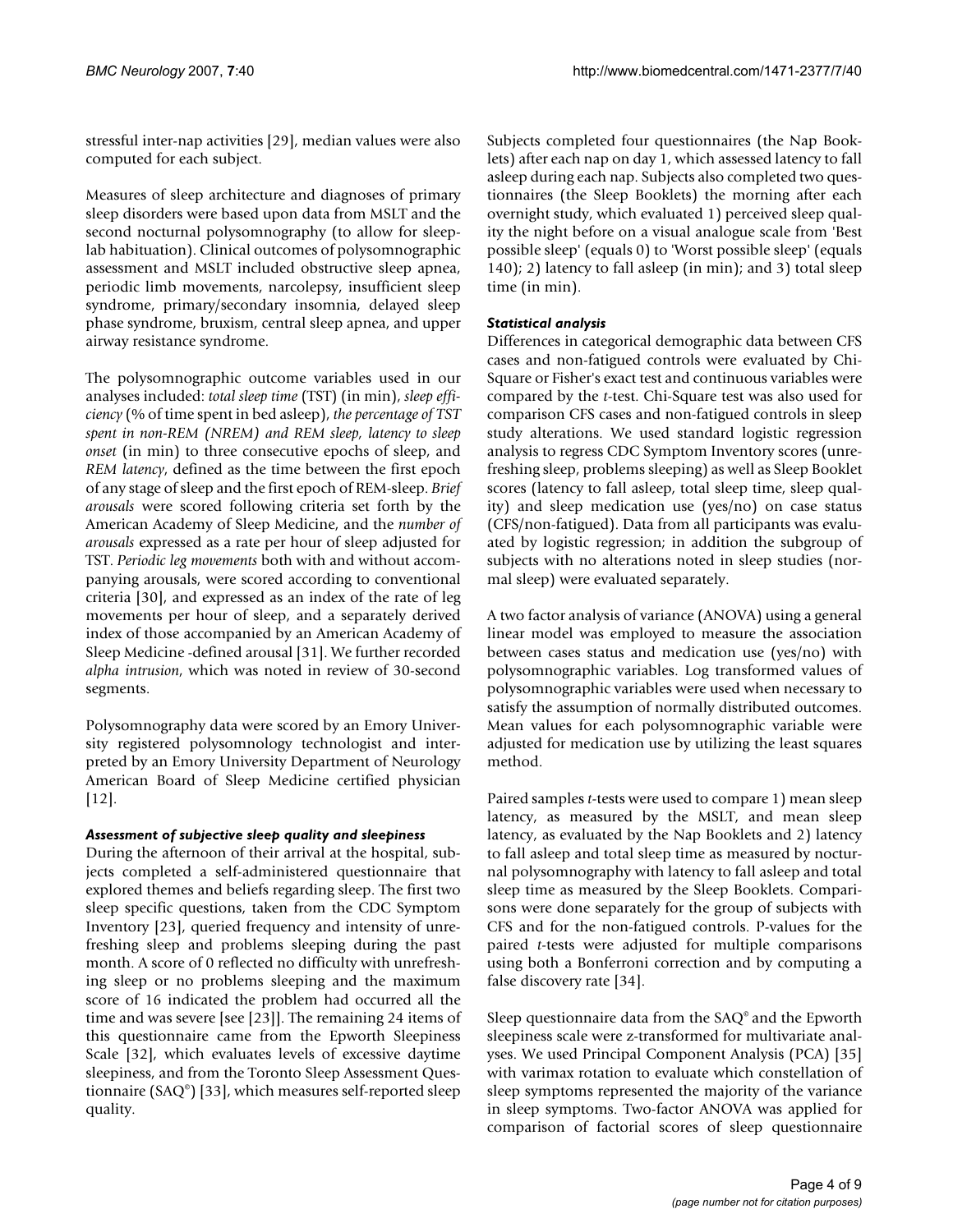items between CFS and non-fatigued groups, controlling for sleep medication use (yes/no). Comparison of factorial scores was done for all participants as well as for the subgroup of subjects with *normal* sleep studies.

Statistical significance for all tests was set at the 5% level. All statistics were computed using SPSS 12.0 (SPSS Inc, Chicago, IL).

# **Results**

Clinically significant apnea and narcolepsy (exclusionary for CFS) were diagnosed in 11 subjects based on overnight and daytime polysomnographic studies [12]. These subjects were not included in this analysis.

The remaining CFS and control subjects were demographically comparable. Thirty (85%) of the 35 with CFS and 36 (90%) of the 40 controls were women; 32 CFS (91%) and all controls were white; their mean ages were 50.3 (range 27 – 69) and 50.5 (range 32 – 65) years, respectively; and mean body mass index was 28.7 and 29.2, respectively. Medication use was more common in CFS subjects compared to non-fatigued controls; 20 CFS subjects (57%) compared to 5 control subjects (13%) took medications that alter sleep.

# *Polysomnographic findings in CFS and non-fatigued*

Detailed polysomnographic findings have been reported in detail [12]. In brief, previously undiagnosed sub-clinical sleep disorders occurred similarly in both CFS and non-fatigued controls (Table 1). Minimal obstructive sleep apnea and periodic limb movements were the most common alterations and occurred similarly among those with CFS and the controls. MSLT results were also comparable between the two groups. Finally, there were no statistically significant differences in standard polysomnographic measurements between those with CFS and non-fatigued controls on either night 1 or night

| Table 1: Sleep disorders in CFS and non-fatigued controls |  |  |  |  |
|-----------------------------------------------------------|--|--|--|--|
|-----------------------------------------------------------|--|--|--|--|

2. Since the first night served as an adaptation to the sleep laboratory, Table 2 summarizes only the night-2 data adjusted for medication use. In addition, each group appeared to experience similar periods of wakefulness during the study night as recorded in the % wakefulness during the sleep period.

# *Sleep symptoms in CFS and non-fatigued*

Our analysis included two questionnaire items from the CDC Symptom Inventory that assess subjective sleep qualities over the preceding month, unrefreshing sleep and problems sleeping (getting to sleep, not sleeping through the night, or waking up on time), as well as one question from the Sleep Booklet, evaluation of sleep quality (best possible sleep to worst possible sleep) during the PSG. In a logistic regression analysis, we found an association of CFS with higher frequencies of symptoms of unrefreshing sleep and problems sleeping (p < .001 for each item) as well as worse ratings of sleep quality ( $p <$ .05); these associations remained after adjusting for use of medications that affect sleep.

Among subjects with *normal* objective sleep studies, those with CFS still reported significantly higher frequencies of unrefreshing sleep and problems sleeping than did nonfatigued controls ( $p < .001$  for each item). In addition, CFS subjects with *normal* sleep studies also rated their quality of sleep during night #2 significantly worse than non-fatigued controls (p < .05).

# *Perception versus polysomnographic assessment of sleep in CFS and non-fatigued*

No significant differences between self-reported, as evaluated by the Nap Booklet, and the objective mean sleep latencies, recorded by the MSLT, were found for CFS subjects (Nap booklet score  $(\pm \text{ SE})$ : 9.3  $(\pm 0.9)$  minutes versus MSLT score : 7.2 ( $\pm$  0.7) minutes, respectively;  $t$  (7) = 1.7. p = .13). In contrast, in non-fatigued controls, self-

| Sleep Disorderst                     | <b>CFS (35)</b> | <b>NF</b> (40) | $p*$      |  |
|--------------------------------------|-----------------|----------------|-----------|--|
| Obstructive Sleep Apnea (borderline) | 3(8%)           | 3(7%)          |           |  |
| <b>Periodic Limb Movements</b>       | 7(20%)          | 8(20%)         | NS.       |  |
| Insufficient Sleep Syndrome          | l (2%)          | 0              | <b>NS</b> |  |
| Delayed Sleep Phase Syndrome         | 0               | 1(2%)          | NS.       |  |
| MSLT Normal                          | 16(45%)         | 16(40%)        |           |  |
| <b>MSLT Borderline</b>               | 13 (37%)        | 15 (37%)       | <b>NS</b> |  |
| <b>MSLT Pathological</b>             | 6(17%)          | 9(22%)         | <b>NS</b> |  |
| Any Sleep Study Alteration           | 26 (48%)        | 28 (52%)       | <b>NS</b> |  |

\* Chi-square test.

† No cases of Bruxism, Central Sleep Apnea or Upper Airway

Resistance Syndrome were identified.

NF = Non-fatigued; MSLT = Multiple Sleep Latency Test.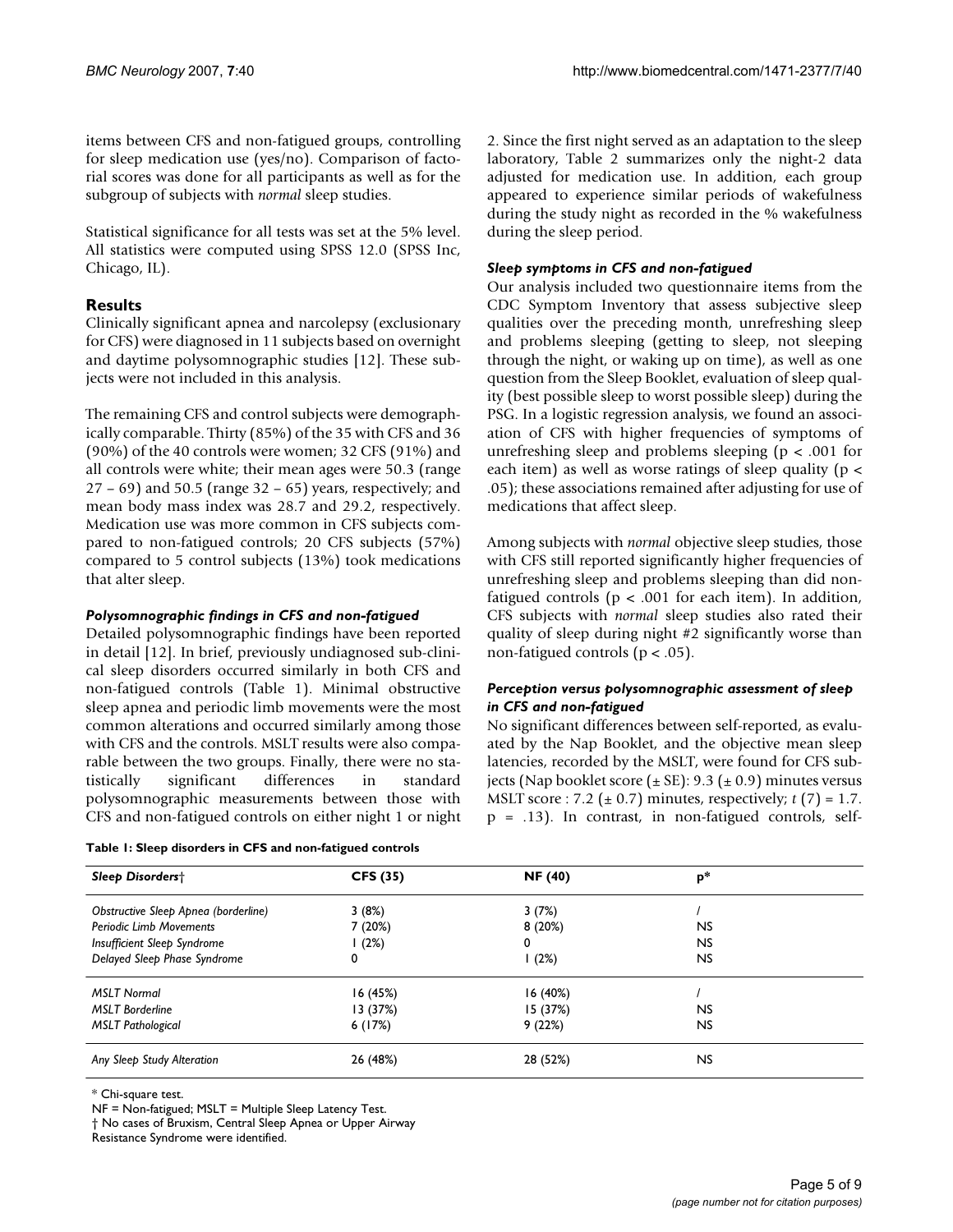|                              | $CFS n = 35$ NF $n = 40$ |                   | $p-value$ |
|------------------------------|--------------------------|-------------------|-----------|
|                              | Adjusted<br>Mean*        | Adjusted<br>Mean* |           |
| Total sleep time (min)       | 400.3                    | 407.9             | 0.52      |
| Sleep period time (min)      | 453.8                    | 457.8             | 0.79      |
| Latency to sleep onset (min) | 21.3                     | 17.1              | 0.47      |
| REM latency (min)            | 98.4                     | 106.8             | 0.40      |
| Sleep efficiency (%)         | 88.3                     | 90.2              | 0.32      |
| Wake after onset (min)       | 53.8                     | 44.0              | 0.69      |
| Wake % Sleep Period          | 11.7                     | 9.8               | 0.72      |
| # Arousals                   | 105.7                    | 110.2             | 0.81      |
| Arousal index                | 15.9                     | 16.3              | 0.82      |
| Stage I (% TST)              | 9.6                      | 9.5               | 0.79      |
| Stage 2 (% TST)              | 48.2                     | 50.8              | 0.28      |
| Stage 3/4 (% TST)            | 19.9                     | 17.4              | 0.20      |
| REM (% TST)                  | 22.3                     | 23.3              | 0.98      |
| Alpha intrusion              | 0.29                     | 0.49              | 0.11      |

**Table 2: Sleep architecture in CFS and non-fatigued controls – Night 2 adjusted for medication use**

\*Mean values adjusted for medication use (yes/no).

\*\* p-values generated using 2-factor analysis of variance

reported mean sleep latency was significantly longer than recorded mean sleep latency, MSLT score (± SE): 10.8 (± 1.5) min versus Nap booklet score :5.8 ( $\pm$  0.6) min, respectively;  $t(16) = 2.9$ ,  $p < .01$ ).

Similarly, self-reported mean latency to fall asleep in nonfatigued controls, as reported in the Sleep Booklets, was significantly longer than mean latency to fall asleep, as measured by overnight polysomnography. These differences were found both on night #1 and night #2 in control subjects, but were more pronounced on night #1. The mean latency to fall asleep on night #1 was 18.9 ( $\pm$  3.5) minutes as measured by PSG, versus mean latency to fall asleep night described in the Sleep booklet  $31.8 \ (\pm 5.2)$ minutes  $(t(38) = 3.05, p < .005)$ . The mean latency to fall asleep on night #2 was 16.6 ( $\pm$  3.5) minutes as measured by PSG, versus latency to fall asleep night described in the Sleep booklet of 23.7 ( $\pm$  4.1) minutes ( $t(38) = 2.4$ ,  $p <$ .02). In contrast, no significant differences between subjective and objective latency to fall asleep during overnight polysomnography, were found in CFS subjects on either night #1 or night #2. These results remained even after excluding those subjects taking medications that affect sleep. There was no significant difference in total sleep time, as estimated by the Sleep Booklets, and total sleep time, as measured by overnight polysomnography, in either non-fatigued controls or CFS subjects.

Using the conservative Bonferroni correction for multiple comparisons at the  $\alpha$  = .05 level, only the difference in night #1 sleep latencies in control subjects would remain significant. However, using the method of Benjamini and

Hochberg and controlling the false discovery rate to < 10%, then all 3 of the p-values reported above are still significant [33] Together, these data suggest that altered perception of the latency to sleep onset is common in nonfatigued controls, but not in CFS patients.

Considering all items assessed by the  $SAQ<sup>°</sup>$  and Epworth sleepiness scales, Principal Component Analysis (PCA) revealed six factors that accounted for the majority of variability in responses on the sleep questionnaire items. Table 3 shows the individual items comprising the six factors after a Varimax rotation with Kaiser normalization, the mean factor scores, and p-values for the differences between CFS and non-fatigued controls. A higher mean value for a factorial score represents more endorsement of the sleep questionnaire items comprising the factor (i.e. more sleep complaints). Factor score names were assigned to groups of questions comprising the different groupings based on the domains covered by the individual questions even though the questions were not designed with specific disorders or disturbances in mind. CFS cases had significantly higher scores in the *Insomnia* and *Physical/ Somatic* factors compared to non-fatigued controls. CFS cases also had notably higher scored on the *Sleepiness* factor, although the difference was not statistically significant.

Differences in perception of sleep quality were even more pronounced between CFS cases and controls with *normal* objective sleep studies. CFS cases not only had significantly higher scores in the *Insomnia* (CFS: 0.51, nonfatigued: -0.56, p = 0.001) and *Physical/Somatic* (CFS: 0.41, non-fatigued:  $-0.42$ ,  $p = 0.013$ ) factors, but also in the *Sleepiness* factor (CFS: 0.39, non-fatigued: -0.27, p = .004).

# **Discussion**

The major finding of this study is the documentation of the extent and nature of sleep complaints experienced by CFS subjects compared to non-fatigued controls in the absence of differences in quantitative polysomnography and multiple sleep latency testing between the two groups. These findings are in agreement with previous clinic-based studies indicating that CFS patients perceive poor sleep in the absence of objective underlying sleep pathology [11,12,15,16]. However, the somewhat paradoxical observation that controls and not CFS subjects, overestimated the time to fall asleep, has not been previously reported and deserves further exploration. This finding suggests that CFS subjects may more closely monitor their sleep behaviour and that may contribute to their perceived sleep problems. It is also possible that persons with CFS are more accurate in their perceptions of their generally impaired sleep than people who do not have insom-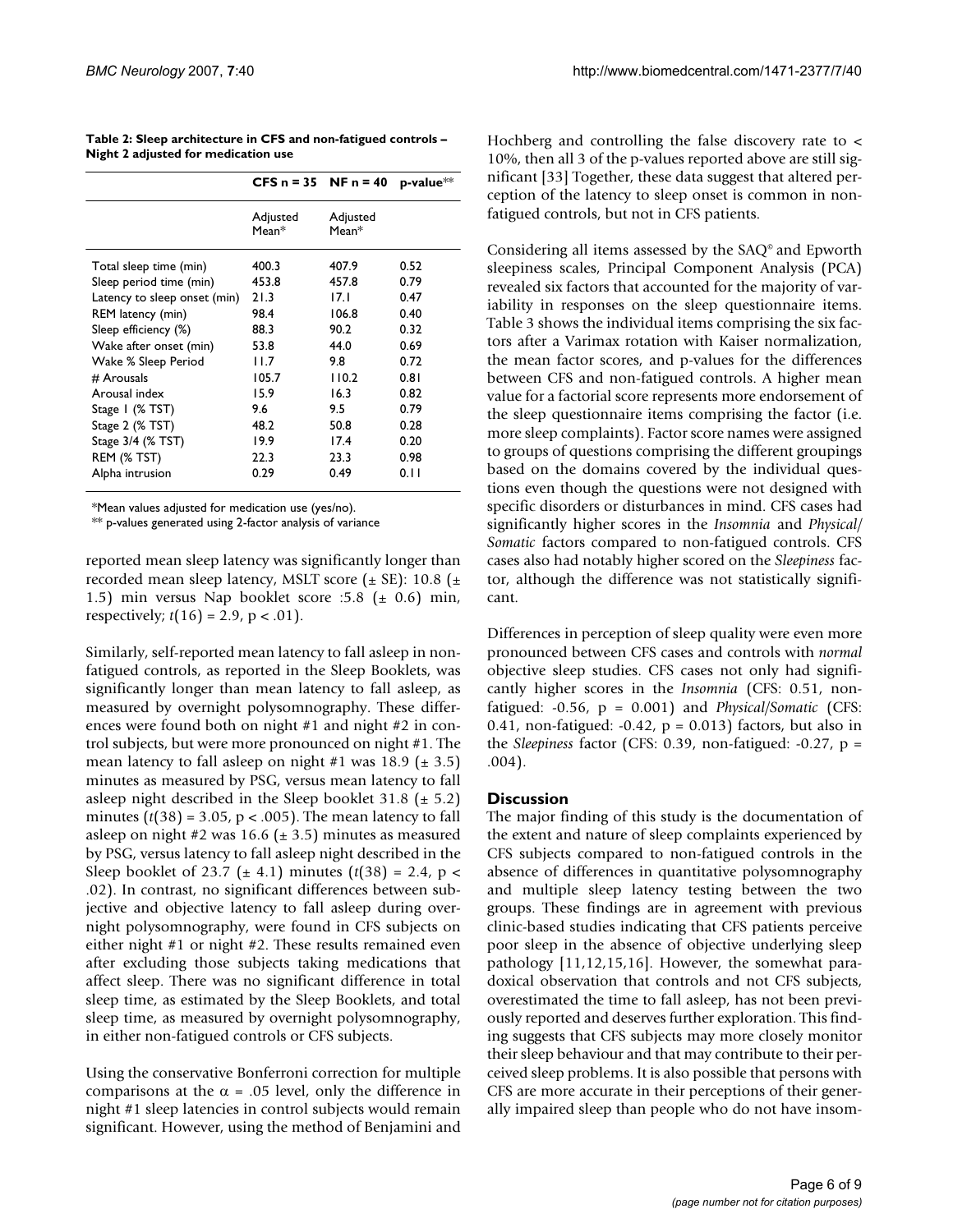| Table 3: Mean (SD) factorial scores and p-values for sleep questionnaire items in CFS and non-fatigued subjects |  |  |  |
|-----------------------------------------------------------------------------------------------------------------|--|--|--|
|-----------------------------------------------------------------------------------------------------------------|--|--|--|

| Factor pattern on sleep questionnaire items                                                                                                                                                                                                                                                                                                                                                                                            | $CFS (n = 35)$                       | $NF (n = 40)$           | $P*$ |
|----------------------------------------------------------------------------------------------------------------------------------------------------------------------------------------------------------------------------------------------------------------------------------------------------------------------------------------------------------------------------------------------------------------------------------------|--------------------------------------|-------------------------|------|
|                                                                                                                                                                                                                                                                                                                                                                                                                                        | Mean factor scores (SD) <sup>†</sup> | Mean factor scores (SD) |      |
| F1 Insomnia<br>"How often trouble sleeping", "Waking up before you wanted to", "Sleeping<br>for less than 5 hours", "Difficulty falling asleep", "Repeated awakenings",<br>"Waking up not feeling refreshed", "Restlessness during sleep"                                                                                                                                                                                              | 0.54(0.8)                            | $-0.48(0.9)$            | .000 |
| <b>F2 Sleepiness</b><br>"Falling asleep while sitting and talking", "Falling asleep while doing<br>something, such as driving or talking", "Falling asleep in a car while stopped<br>in traffic", "Falling asleep while sitting and reading", "Falling asleep as a<br>passenger in a car", "Falling asleep while sitting quietly after a lunch", "Falling<br>asleep while sitting inactive in a public place", "Trouble staying awake" | 0.27(1.2)                            | $-0.24(0.5)$            | .060 |
| F3 Physical/Somatic<br>"Nightmares or waking up frightened or crying out loud", "Waking up with<br>aches, pains, or stiffness", "Sleeping more than nine hours", "Taking<br>medication for sleep"                                                                                                                                                                                                                                      | 0.54(1.0)                            | $-0.48(0.5)$            | .001 |
| F4 Apnea "Interruptions to your breathing during sleep", "Falling asleep<br>while lying down to rest in the afternoon"                                                                                                                                                                                                                                                                                                                 | 0.09(0.7)                            | $-0.08(1.2)$            | .865 |
| F5 Body Clock<br>"Working shifts", "Irregular bed time and/or wake-up time during the work<br>week or weekdays"                                                                                                                                                                                                                                                                                                                        | 0.13(1.2)                            | $-0.11(0.7)$            | .610 |
| <b>F6 Nasal Obstruction</b><br>"Loud snoring"                                                                                                                                                                                                                                                                                                                                                                                          | 0.13(1.1)                            | $-0.12(0.8)$            | .318 |

\* 2-factor ANOVA, controlling for medication that influences sleep.

† A higher factor score represents more agreement on the sleep questionnaire items comprising the factor (i.e. more sleep complains)

nia (but may sleep badly from time to time). This finding should be validated in further studies.

Even though identification of insomnia per se was not a goal of the study, it is interesting to note that CFS subjects in this study who were identified by the presence of a prolonged syndromic illness and its consequences also fulfilled a general definition for insomnia [9,18,36]. The symptom variables related to sleep (unrefreshing sleep and the 3 components of problems sleeping- getting to sleep, not sleeping through the night, or waking up on time) were identified by the patients themselves during the construction of the CFS symptom inventory [23]. Do these observations suggest that the CFS subjects have a problem with sleep efficacy, or that their descriptions of symptom association or our efforts to obtain information from them are inadequate? Are the CFS subjects identifying their impairments in terms of sleep based on the types of questions being asked with responses indicative of sleep problems not detected in the usual measures of sleep architecture?

These findings argue against the importance of readily identifiable sleep pathology contributing to the symptoms of CFS in the majority of CFS subjects. However, sleep disorders that may respond to clinical intervention should be evaluated in patients complaining of fatigue, and formal sleep studies are required in the evaluation of patients with suspected sleep disturbances. In clinical practice these disorders would have been considered as temporary exclusions of CFS and the patient re-evaluated after clinical re-evaluation [8]. New clinical interventions in CFS patients await further delineation of possible mechanisms required to explain these differences, but they will likely be based on pharmacological and/or behavioural modalities. However, such interventions need to be based on a better understanding of sleep physiology and the influences of chronic illness and exclusion of primary sleep disorders.

[0]Besides the theoretical issues addressed above, the present study is not without practical limitations. First, due to stringent selection criteria, our sample size was small, especially considering the number of variables examined. This circumstance limited the power to detect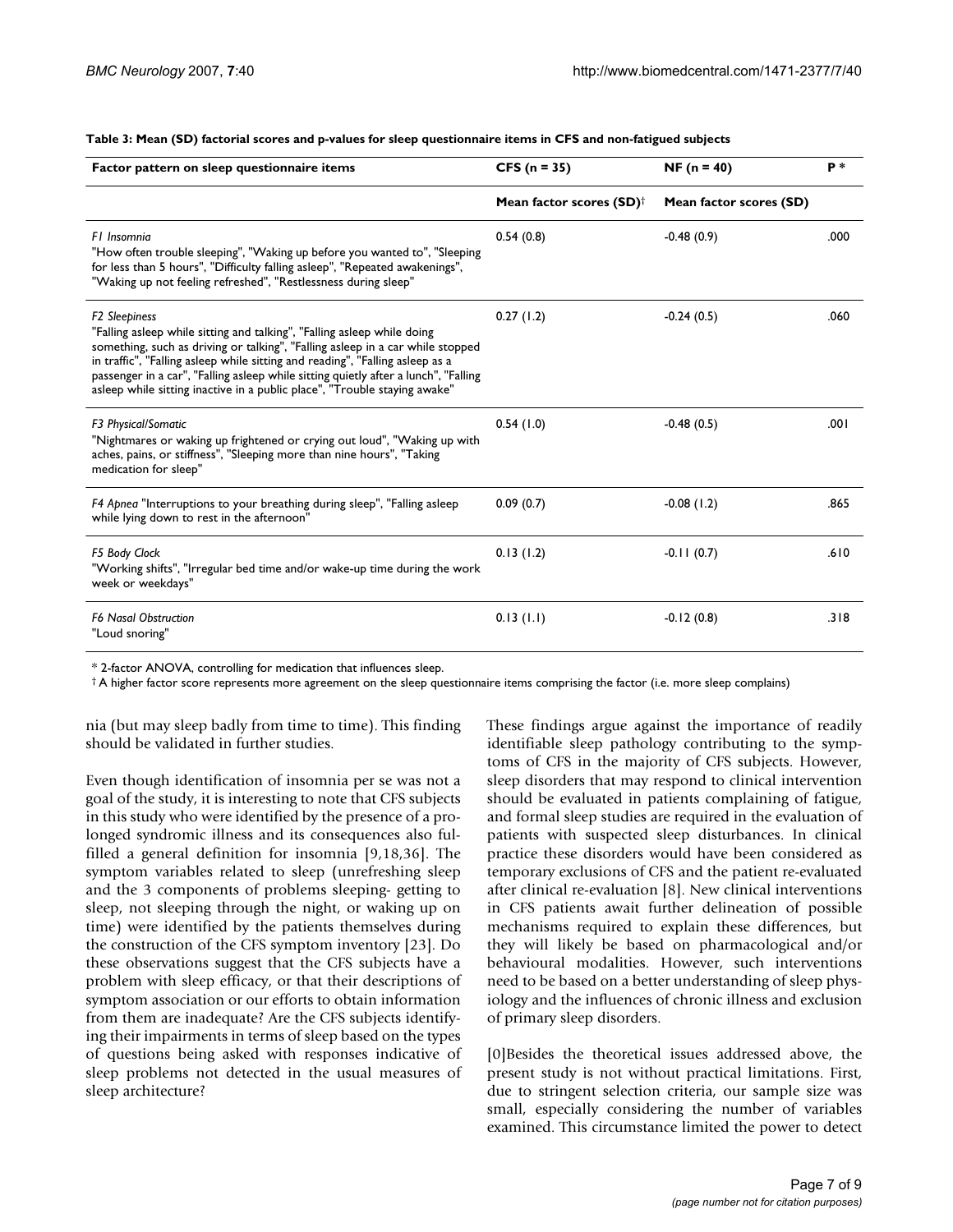more subtle differences in responses to sleep questionnaire items between groups. Both CFS subjects and controls showed moderately impaired sleep quality (being in a research setting likely impaired sleep quality equally for both groups) and polysomnography is not an optimal measure of insomnia. Further studies with larger sample sizes are clearly warranted. Second, while sleep-altering medications were frequently used by both CFS subjects and controls, their use was more common among CFS subjects. Prescribed medications in CFS subjects may in turn have influenced CFS subjects' reports of sleep quality. Many published studies of sleep in persons with CFS do not consider medication use. Our attempt to statistically adjust for differences in use of medications that affect sleep as a binary measure (use/non-use) might be inadequate to completely control for the confounding effect of medication use. However, our small sample size precluded conducting a stratified analysis among cases and controls who did and did not use medications that alter sleep or whether they medications induced or inhibited sleep. Finally, the mean duration of illness among CFS cases in this population was 7.3 years [19]. Thus, findings in this study of prevalent CFS cases may not be applicable to those with a shorter duration of illness.

# **Conclusion**

These findings suggest that alterations in standard objective sleep parameters do not explain the etiology of symptoms of unrefreshing sleep and presence of sleep problems reported by persons with CFS who do not have readily diagnosable sleep disorders. Further studies examining the causes of apparent altered sleep-state perception may be helpful in understanding CFS.

#### **Competing interests**

The author(s) declare that they have no competing interests.

#### **Authors' contributions**

WCR and CH were principal investigators of the study. MM, CH, MJD, and WCR wrote the manuscript. All authors contributed to the manuscript. WCR, CH, ERU, LSY, JFJ, and MJD designed the study protocol and supervised data collection during the study. MJD designed sleep protocols, trained sleep technicians, and supervised sleep studies. MJD, CH, WCR, JFJ supervised the conduct of clinical studies and data collection. MM and MJD conducted the statistical analyses with assistance from BMG.

#### **Acknowledgements**

The study was fully funded by the US Centers for Disease Control and Prevention.

The findings and conclusions in this report are those of the authors and do not necessarily represent the views of the funding agency

Max Beck, Emory University School of Medicine, trained and supervised study sleep lab technicians and evaluated polysomnographic data.

#### **References**

- 1. Fukuda K, Straus SE, Hickie I, Sharpe MC, Dobbins JG, Komaroff A: **[The chronic fatigue syndrome: a comprehensive approach](http://www.ncbi.nlm.nih.gov/entrez/query.fcgi?cmd=Retrieve&db=PubMed&dopt=Abstract&list_uids=7978722) [to its definition and study.](http://www.ncbi.nlm.nih.gov/entrez/query.fcgi?cmd=Retrieve&db=PubMed&dopt=Abstract&list_uids=7978722)** *Ann Intern Med* 1994, **121:**953-959.
- 2. Buchwald D, Pascualy R, Bombardier C, Kith P: **[Sleep disorders in](http://www.ncbi.nlm.nih.gov/entrez/query.fcgi?cmd=Retrieve&db=PubMed&dopt=Abstract&list_uids=8148456) [patients with chronic fatigue.](http://www.ncbi.nlm.nih.gov/entrez/query.fcgi?cmd=Retrieve&db=PubMed&dopt=Abstract&list_uids=8148456)** *Clin Infect Dis* 1994, **18 Suppl 1:**S68-S72.
- 3. Krupp LB, Jandorf L, Coyle PK, Mendelson WB: **[Sleep disturbance](http://www.ncbi.nlm.nih.gov/entrez/query.fcgi?cmd=Retrieve&db=PubMed&dopt=Abstract&list_uids=8510058) [in chronic fatigue syndrome.](http://www.ncbi.nlm.nih.gov/entrez/query.fcgi?cmd=Retrieve&db=PubMed&dopt=Abstract&list_uids=8510058)** *J Psychosom Res* 1993, **37:**325-331.
- 4. Schaefer KM: **[Sleep disturbances and fatigue in women with](http://www.ncbi.nlm.nih.gov/entrez/query.fcgi?cmd=Retrieve&db=PubMed&dopt=Abstract&list_uids=7782955) [fibromyalgia and chronic fatigue syndrome.](http://www.ncbi.nlm.nih.gov/entrez/query.fcgi?cmd=Retrieve&db=PubMed&dopt=Abstract&list_uids=7782955)** *J Obstet Gynecol Neonatal Nurs* 1995, **24:**229-233.
- 5. Sharpley A, Clements A, Hawton K, Sharpe M: **[Do patients with](http://www.ncbi.nlm.nih.gov/entrez/query.fcgi?cmd=Retrieve&db=PubMed&dopt=Abstract&list_uids=9407577) [pure chronic fatigue syndrome \(neurasthenia\) have abnor](http://www.ncbi.nlm.nih.gov/entrez/query.fcgi?cmd=Retrieve&db=PubMed&dopt=Abstract&list_uids=9407577)[mal sleep?](http://www.ncbi.nlm.nih.gov/entrez/query.fcgi?cmd=Retrieve&db=PubMed&dopt=Abstract&list_uids=9407577)** *Psychosom Med* 1997, **59:**592-596.
- 6. Unger ER, Nisenbaum R, Moldofsky H, Cesta A, Sammut C, Reyes M, Reeves WC: **[Sleep assessment in a population-based study of](http://www.ncbi.nlm.nih.gov/entrez/query.fcgi?cmd=Retrieve&db=PubMed&dopt=Abstract&list_uids=15096280) [chronic fatigue syndrome.](http://www.ncbi.nlm.nih.gov/entrez/query.fcgi?cmd=Retrieve&db=PubMed&dopt=Abstract&list_uids=15096280)** *BMC Neurol* 2004, **4:**6.
- 7. Gurbaxani BM, Goertzel BN, Jones JF, Maloney EB: **[Linear Data](http://www.ncbi.nlm.nih.gov/entrez/query.fcgi?cmd=Retrieve&db=PubMed&dopt=Abstract&list_uids=16610955) [Mining the Wichita Clinical Matrix Suggests Sleep and Allo](http://www.ncbi.nlm.nih.gov/entrez/query.fcgi?cmd=Retrieve&db=PubMed&dopt=Abstract&list_uids=16610955)static Load Involvement in Chronic Fatigue Syndrome.** *Pharmacogenomics* 2006, **7:**455-465.
- 8. Nisenbaum R, Jones JF, Unger ER, Reyes M, Reeves WC: **A population-based study of the clinical course of chronic fatigue syndrome. Health.** *Qual Life Outcomes* 2003, **1:**49.
- 9. **NIH State-of-the-Science Conference Statement on manifestations and management of chronic insomnia in adults.** *NIH Consens State Sci Statements* 2005, **22(2):**1-30.
- 10. Reeves WC, Lloyd A, Vernon SD, Klimas N, Jason LA, Bleijenberg G, Evengard B, White PD, Nisenbaum R, Unger ER, International Chronic Fatigue Syndrome Study Group: **[Identification of ambigu](http://www.ncbi.nlm.nih.gov/entrez/query.fcgi?cmd=Retrieve&db=PubMed&dopt=Abstract&list_uids=14702202)[ities in the 1994 chronic fatigue syndrome research case def](http://www.ncbi.nlm.nih.gov/entrez/query.fcgi?cmd=Retrieve&db=PubMed&dopt=Abstract&list_uids=14702202)[inition and recommendations for resolution.](http://www.ncbi.nlm.nih.gov/entrez/query.fcgi?cmd=Retrieve&db=PubMed&dopt=Abstract&list_uids=14702202)** *BMC Health Serv Res* 2003, **3:**25.
- 11. Fischler B: **[Review of clinical and psychobiological dimensions](http://www.ncbi.nlm.nih.gov/entrez/query.fcgi?cmd=Retrieve&db=PubMed&dopt=Abstract&list_uids=15310482) [of the chronic fatigue syndrome: differentiation from](http://www.ncbi.nlm.nih.gov/entrez/query.fcgi?cmd=Retrieve&db=PubMed&dopt=Abstract&list_uids=15310482) [depression and contribution of sleep dysfunctions.](http://www.ncbi.nlm.nih.gov/entrez/query.fcgi?cmd=Retrieve&db=PubMed&dopt=Abstract&list_uids=15310482)** *Sleep Medicine Reviews* 1999, **3:**131-146.
- 12. Reeves WC, Heim C, Maloney EM, Youngblood LS, Unger ER, Decker MJ, Jones JF, Rye DB: **[Sleep characteristics of persons with](http://www.ncbi.nlm.nih.gov/entrez/query.fcgi?cmd=Retrieve&db=PubMed&dopt=Abstract&list_uids=17109739) [chronic fatigue syndrome and non-fatigued controls: results](http://www.ncbi.nlm.nih.gov/entrez/query.fcgi?cmd=Retrieve&db=PubMed&dopt=Abstract&list_uids=17109739) [from a population-based study.](http://www.ncbi.nlm.nih.gov/entrez/query.fcgi?cmd=Retrieve&db=PubMed&dopt=Abstract&list_uids=17109739)** *BMC Neurol* 2006, **6:**41.
- 13. Vollmer-Conna U, Aslakson E, White PD: **[An empirical delinea](http://www.ncbi.nlm.nih.gov/entrez/query.fcgi?cmd=Retrieve&db=PubMed&dopt=Abstract&list_uids=16610946)[tion of the heterogeneity of chronic unexplained fatigue in](http://www.ncbi.nlm.nih.gov/entrez/query.fcgi?cmd=Retrieve&db=PubMed&dopt=Abstract&list_uids=16610946) [women.](http://www.ncbi.nlm.nih.gov/entrez/query.fcgi?cmd=Retrieve&db=PubMed&dopt=Abstract&list_uids=16610946)** *Pharmacogenomics* 2006, **7:**355-364.
- 14. Fossey M, Libman E, Bailes S, Baltzan M, Schondorf R, Amsel R, Fichten CS: **[Sleep quality and psychological adjustment in chronic](http://www.ncbi.nlm.nih.gov/entrez/query.fcgi?cmd=Retrieve&db=PubMed&dopt=Abstract&list_uids=15669445) [fatigue syndrome.](http://www.ncbi.nlm.nih.gov/entrez/query.fcgi?cmd=Retrieve&db=PubMed&dopt=Abstract&list_uids=15669445)** *J Behav Med* 2004, **27:**581-605.
- 15. Watson NF, Jacobsen C, Goldberg J, Kapur V, Buchwald D: **[Subjec](http://www.ncbi.nlm.nih.gov/entrez/query.fcgi?cmd=Retrieve&db=PubMed&dopt=Abstract&list_uids=15453557)[tive and objective sleepiness in monozygotic twins discord](http://www.ncbi.nlm.nih.gov/entrez/query.fcgi?cmd=Retrieve&db=PubMed&dopt=Abstract&list_uids=15453557)[ant for chronic fatigue syndrome.](http://www.ncbi.nlm.nih.gov/entrez/query.fcgi?cmd=Retrieve&db=PubMed&dopt=Abstract&list_uids=15453557)** *Sleep* 2004, **27:**973-977.
- 16. Watson NF, Kapur V, Arguelles LM, Goldberg J, Schmidt DF, Armitage R, Buchwald D: **[Comparison of subjective and objective](http://www.ncbi.nlm.nih.gov/entrez/query.fcgi?cmd=Retrieve&db=PubMed&dopt=Abstract&list_uids=12749553) [measures of insomnia in monozygotic twins discordant for](http://www.ncbi.nlm.nih.gov/entrez/query.fcgi?cmd=Retrieve&db=PubMed&dopt=Abstract&list_uids=12749553) [chronic fatigue syndrome.](http://www.ncbi.nlm.nih.gov/entrez/query.fcgi?cmd=Retrieve&db=PubMed&dopt=Abstract&list_uids=12749553)** *Sleep* 2003, **26:**324-328.
- 17. American Academy of Sleep Medicine: **International classification of sleep disorders, revised: Diagnostic and coding manual.** Chicago, Illinois: American Academy of Sleep Medicine; 1990.
- 18. American Academy of Sleep Medicine: **International classification of sleep disorders, 2nd edition: Diagnostic and coding manual.** Westchester, Illinois: American Academy of Sleep Medicine; 2005.
- 19. Reeves WC, Wagner D, Nisenbaum R, Jones JF, Gurbaxani BM, Solomon L, Papanicolaou DA, Unger ER, Vernon SD, Heim C: **[Chronic](http://www.ncbi.nlm.nih.gov/entrez/query.fcgi?cmd=Retrieve&db=PubMed&dopt=Abstract&list_uids=16356178) [fatigue syndrome – a clinically empirical approach to its def](http://www.ncbi.nlm.nih.gov/entrez/query.fcgi?cmd=Retrieve&db=PubMed&dopt=Abstract&list_uids=16356178)[inition and study.](http://www.ncbi.nlm.nih.gov/entrez/query.fcgi?cmd=Retrieve&db=PubMed&dopt=Abstract&list_uids=16356178)** *BMC Med* 2005, **3:**19.
- 20. Reyes M, Nisenbaum R, Hoaglin DC, Unger ER, Emmons C, Randall B, Stewart JA, Abbey S, Jones JF, Gantz N, Minden S, Reeves WC: **[Prevalence and incidence of chronic fatigue syndrome in](http://www.ncbi.nlm.nih.gov/entrez/query.fcgi?cmd=Retrieve&db=PubMed&dopt=Abstract&list_uids=12860574) [Wichita, Kansas.](http://www.ncbi.nlm.nih.gov/entrez/query.fcgi?cmd=Retrieve&db=PubMed&dopt=Abstract&list_uids=12860574)** *Arch Intern Med* 2003, **163:**1530-1536.